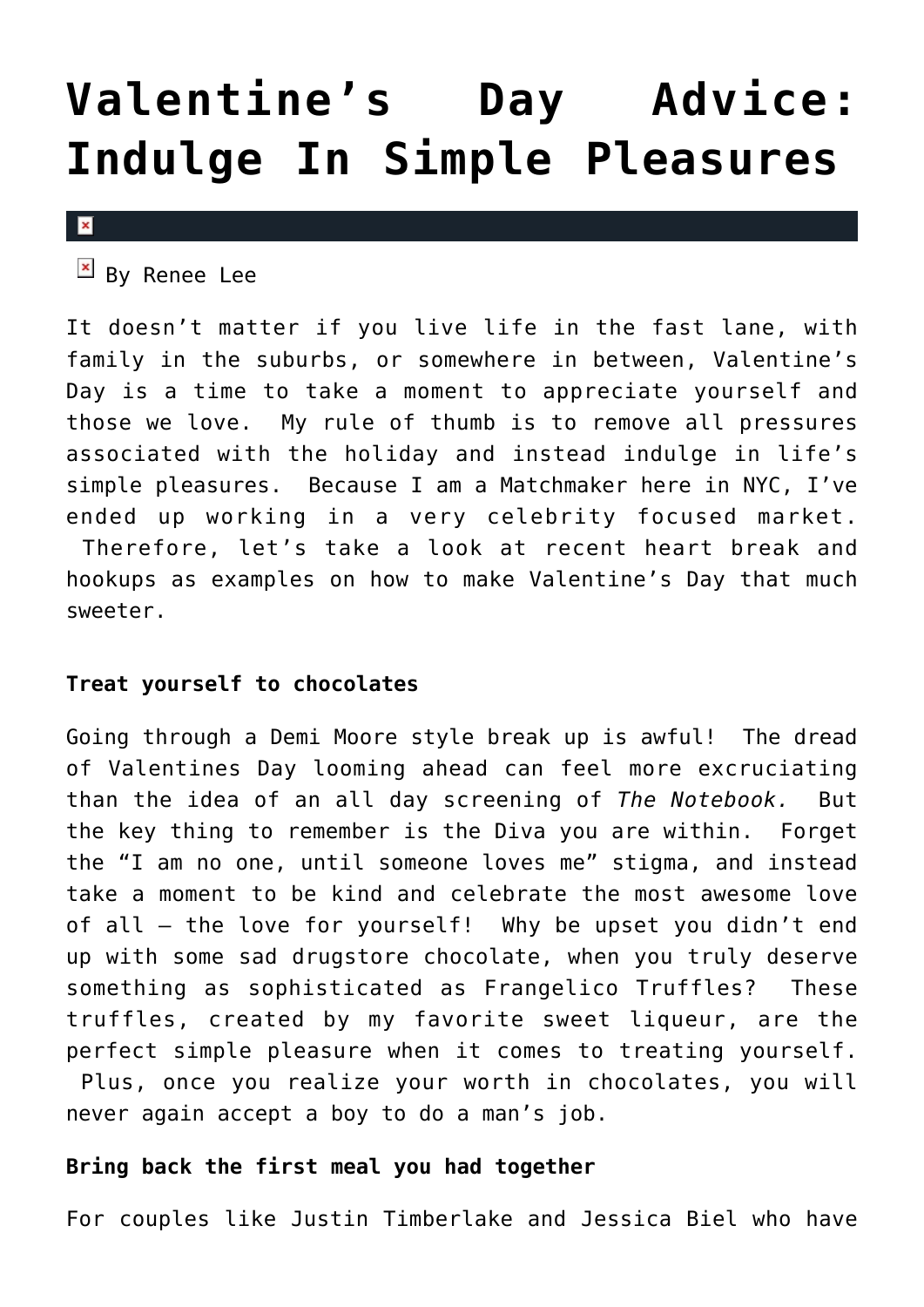been through the break-ups, shake ups, and make ups, why not take a moment to celebrate the joys of what brought you to the strong place you are in now? A great way to go back to the simple pleasures for dinner is to cook the first meal you ever made together. For a gift highlighting your life together, create a photo book of your life so far, with the last page saying "to be continued…"

## **Predict your own future**

This will be the first Valentine's Day that Justin Theroux and Jennifer Aniston spend together, so why not get a little frisky? Jennifer is probably over tabloids predicting her future, and perhaps your family and friends do the same thing to you. This time it's your turn. Create her own future with some custom fortune cookies. Nothing will be more of a surprise than an after dinner dessert that holds sexy hints to your next move for the evening.

## **Dedicate and decorate cupcakes**

It's Heidi Klum's first Valentine's Day with just the kids and no Seal, so a great idea is to make cupcakes with a heart. Put all the family members names in a hat, and have each person grab one or two. For the person you selected, you will decorate a cupcake as a dedication to them. No matter if it's for an ex-husband, best friend, book smart cousin or meddling sister, it's a creative way to remember those who make your life sweeter.

So this year, take a minute, de-stress and think about those simple pleasures that make life sweet; whether it's a Frangelico truffle, time with your children or something as easy and nice as a meal and a great book.

*Renee Lee is a Matchmaker in NYC and has a Master's Degree in Counseling from New York University's Department of Applied Psychology. She's been featured in publications such as OK! Weekly, In-Touch Weekly, People Magazine, and The New York*